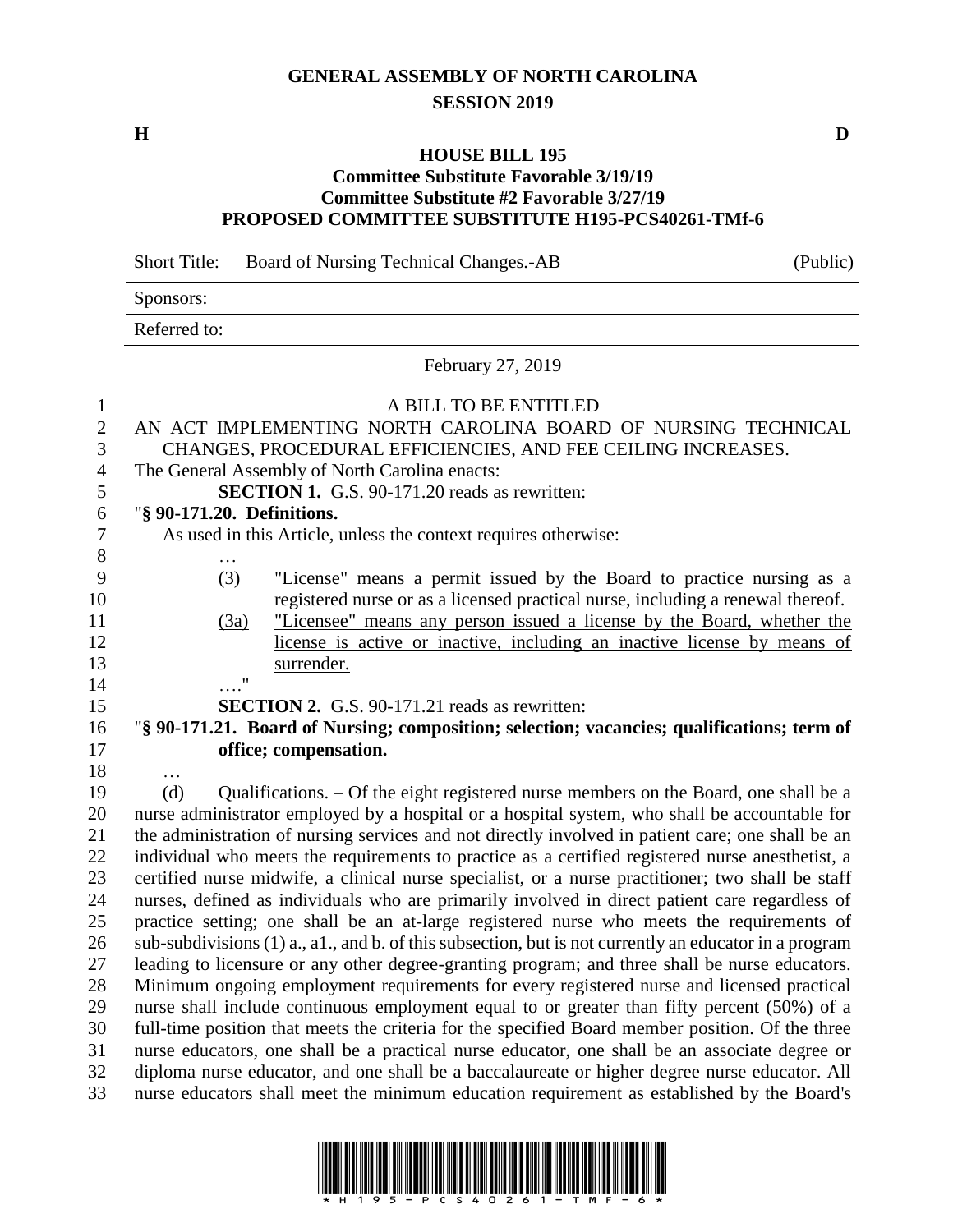|               |          |                | <b>General Assembly Of North Carolina</b>                                                                                                     | <b>Session 2019</b> |
|---------------|----------|----------------|-----------------------------------------------------------------------------------------------------------------------------------------------|---------------------|
|               |          |                | education program standards for nurse faculty. Candidates eligible for election to the Board as                                               |                     |
|               |          |                | nurse educators are not eligible for election as the at-large member.                                                                         |                     |
|               | (1)      |                | Except for the at-large member, every registered nurse member shall meet the                                                                  |                     |
|               |          |                | following criteria:                                                                                                                           |                     |
|               |          | a.             | Hold a current, an active, unencumbered license to practice as a                                                                              |                     |
|               |          |                | registered nurse in North Carolina.                                                                                                           |                     |
|               |          | a1.            | Be a resident of North Carolina.                                                                                                              |                     |
|               |          | $\mathbf b$ .  | Have a minimum of five years of experience as a registered nurse.                                                                             |                     |
|               |          |                |                                                                                                                                               |                     |
|               |          | $\mathbf{c}$ . | Have been engaged continuously in a position that meets the criteria<br>for the specified Board position for at least three years immediately |                     |
|               |          |                | preceding election.                                                                                                                           |                     |
|               |          | d.             | Show evidence that the employer of the registered nurse is aware that                                                                         |                     |
|               |          |                | the nurse intends to serve on the Board.                                                                                                      |                     |
|               | (2)      |                | Every licensed practical nurse member shall meet the following criteria:                                                                      |                     |
|               |          | a.             | Hold a current, an active, unencumbered license to practice as a<br>licensed practical nurse in North Carolina.                               |                     |
|               |          | a1.            | Be a resident of North Carolina.                                                                                                              |                     |
|               |          | $\mathbf{c}$ . | Have a minimum of five years of experience as a licensed practical<br>nurse.                                                                  |                     |
|               |          | d.             | Have been engaged continuously in the position of a licensed practical                                                                        |                     |
|               |          |                | nurse for at least three years immediately preceding election.                                                                                |                     |
|               |          | e.             | Show evidence that the employer of the licensed practical nurse is                                                                            |                     |
|               |          |                | aware that the nurse intends to serve on the Board.                                                                                           |                     |
|               | (3)      |                | A public member appointed by the Governor shall not be a provider of health                                                                   |                     |
|               |          |                | services or employed in the health services field. No licensed nurse or licensed                                                              |                     |
|               |          |                | health care professional or employed by a health care institution, health care                                                                |                     |
|               |          |                | insurer, or a health care professional school. No public member appointed by                                                                  |                     |
|               |          |                | the Governor or person in the public member's immediate family as defined                                                                     |                     |
|               |          |                | by G.S. 90-405(8) shall be currently employed as a licensed nurse or been                                                                     |                     |
|               |          |                | previously employed as a licensed nurse.                                                                                                      |                     |
|               | .        |                |                                                                                                                                               |                     |
| (g)           |          |                | Reimbursement. Compensation. - Board members are entitled to receive                                                                          |                     |
|               |          |                | compensation and reimbursement as authorized by G.S. 93B-5-for all expenses proper and                                                        |                     |
|               |          |                | necessary as determined by the Board to discharge its duties and to enforce the laws regulating                                               |                     |
|               |          |                | the practice of nursing. The per diem compensation of Board members shall not exceed two                                                      |                     |
|               |          |                | hundred dollars (\$200.00) per member for time spent in the performance and discharge of duties                                               |                     |
| as a member." |          |                |                                                                                                                                               |                     |
|               |          |                | <b>SECTION 3.</b> G.S. 90-171.23 reads as rewritten:                                                                                          |                     |
|               |          |                | "§ 90-171.23. Duties, powers, and meetings.                                                                                                   |                     |
| $\cdots$      |          |                |                                                                                                                                               |                     |
| (b)           | $\cdots$ |                | Duties, powers. The Board is empowered to:                                                                                                    |                     |
|               | (6)      | licensure.     | Examine, license, and renew the licenses of duly qualified applicants for                                                                     |                     |
|               | (6a)     |                | Determine whether an applicant or licensee is mentally and physically capable                                                                 |                     |
|               |          |                | of practicing nursing with reasonable skill and safety. The Board may require                                                                 |                     |
|               |          |                | an applicant or licensee to submit to a mental health examination by a licensed                                                               |                     |
|               |          |                | mental health professional designated by the Board and to a physical                                                                          |                     |
|               |          |                | examination by a physician or other licensed health care professional                                                                         |                     |
|               |          |                | designated by the Board. The Board may order an applicant or licensee to be                                                                   |                     |
|               |          |                | examined before or after charges are presented against the applicant or                                                                       |                     |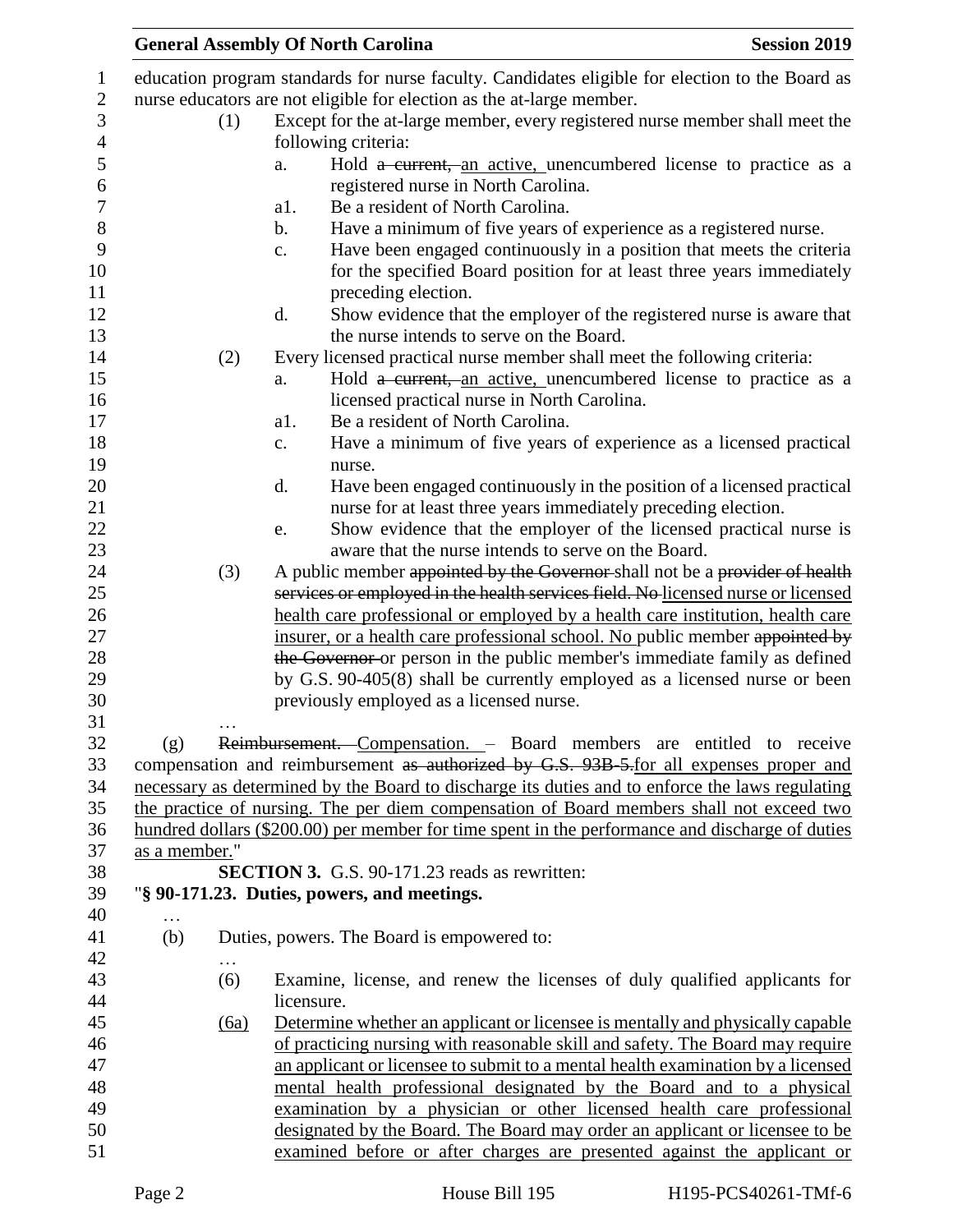|          |                   | <b>General Assembly Of North Carolina</b> |                                                                                                                                                                                                                                                                                                                                                                                                                |    | <b>Session 2019</b> |
|----------|-------------------|-------------------------------------------|----------------------------------------------------------------------------------------------------------------------------------------------------------------------------------------------------------------------------------------------------------------------------------------------------------------------------------------------------------------------------------------------------------------|----|---------------------|
|          | (7)               | in a hearing before the Board.            | licensee. The results of the mental health examination or physical examination<br>shall be reported directly to the Board and shall be admissible into evidence<br>Cause the prosecution of all persons violating this Article-Determine and                                                                                                                                                                   |    |                     |
|          |                   |                                           | administer appropriate disciplinary action against all regulated parties who are<br>found to be in violation of this Article or rules adopted by the Board.                                                                                                                                                                                                                                                    |    |                     |
|          | (10)              | provided in G.S. 90-171.39.               | Grant or deny Grant, deny, or withdraw approval for nursing programs as                                                                                                                                                                                                                                                                                                                                        |    |                     |
|          | (18)              |                                           | Establish programs for aiding in the recovery and rehabilitation of nurses who<br>experience chemical addiction or abuse or mental or physical disabilities and<br>programs for monitoring such nurses for safe practice. monitoring the<br>treatment, recovery, and safe practice of nurses with substance use disorders,<br>mental health disorders, or physical conditions impacting the ability to deliver |    |                     |
|          | (18a)             | safe care.                                | Establish programs Enter into agreements for aiding in the remediation of<br>nurses who experience practice deficiencies.                                                                                                                                                                                                                                                                                      |    |                     |
|          | (24)              |                                           |                                                                                                                                                                                                                                                                                                                                                                                                                |    |                     |
|          |                   |                                           | Order the production of any records concerning the practice of nursing<br>relevant to a complaint received by the Board or an inquiry or investigation                                                                                                                                                                                                                                                         |    |                     |
|          |                   |                                           | conducted by or on behalf of the Board or subpoena the production of any                                                                                                                                                                                                                                                                                                                                       |    |                     |
|          |                   |                                           | patient records, documents, or other materials concerning any matter to be                                                                                                                                                                                                                                                                                                                                     |    |                     |
|          |                   |                                           | heard before or inquired into by the Board, notwithstanding any other                                                                                                                                                                                                                                                                                                                                          |    |                     |
|          |                   |                                           | provision of law providing for the application of any health care                                                                                                                                                                                                                                                                                                                                              |    |                     |
|          |                   |                                           | provider-patient privilege regarding records, documents, or other materials.                                                                                                                                                                                                                                                                                                                                   |    |                     |
|          |                   |                                           | All records, documents, or other materials compiled by the Board are subject                                                                                                                                                                                                                                                                                                                                   |    |                     |
|          |                   |                                           | to G.S. 90-171.37C. Upon written request and after a hearing, the Board shall                                                                                                                                                                                                                                                                                                                                  |    |                     |
|          |                   |                                           | revoke a subpoena if the Board finds the evidence does not relate to a matter                                                                                                                                                                                                                                                                                                                                  |    |                     |
|          |                   | reason."                                  | in issue, or if the subpoena does not describe the required evidence with<br>sufficient particularity, or if the subpoena is invalid for any other legal                                                                                                                                                                                                                                                       |    |                     |
|          |                   |                                           | SECTION 4. G.S. 90-171.27 reads as rewritten:                                                                                                                                                                                                                                                                                                                                                                  |    |                     |
|          |                   |                                           | "§ 90-171.27. Expenses payable from fees collected by Board.                                                                                                                                                                                                                                                                                                                                                   |    |                     |
| $\cdots$ |                   |                                           |                                                                                                                                                                                                                                                                                                                                                                                                                |    |                     |
| (b)      |                   |                                           | The schedule of fees shall not exceed the following rates:                                                                                                                                                                                                                                                                                                                                                     |    |                     |
|          | (1)               |                                           | Application for examination leading to certificate and a license as a registered                                                                                                                                                                                                                                                                                                                               |    |                     |
|          |                   |                                           |                                                                                                                                                                                                                                                                                                                                                                                                                |    |                     |
|          | (2)               |                                           | Application for eertificate and a license as a registered nurse by endorsement                                                                                                                                                                                                                                                                                                                                 |    |                     |
|          | $\left(3\right)$  |                                           | Application for each re-examination leading to eertificate and a license as a                                                                                                                                                                                                                                                                                                                                  |    |                     |
|          |                   |                                           |                                                                                                                                                                                                                                                                                                                                                                                                                |    |                     |
|          | (4)               |                                           | Renewal of a license to practice as a registered nurse (two-year period)                                                                                                                                                                                                                                                                                                                                       |    |                     |
|          | (5)               |                                           | Reinstatement of a lapsed license to practice as a registered nurse and renewal                                                                                                                                                                                                                                                                                                                                |    |                     |
|          |                   | fee                                       |                                                                                                                                                                                                                                                                                                                                                                                                                |    |                     |
|          |                   |                                           |                                                                                                                                                                                                                                                                                                                                                                                                                |    |                     |
|          |                   | 280.00                                    |                                                                                                                                                                                                                                                                                                                                                                                                                |    |                     |
|          | $\underline{(6)}$ |                                           | Application for examination leading to certificate and a license as a licensed                                                                                                                                                                                                                                                                                                                                 |    |                     |
|          |                   | practical                                 | nurse                                                                                                                                                                                                                                                                                                                                                                                                          | by | examination         |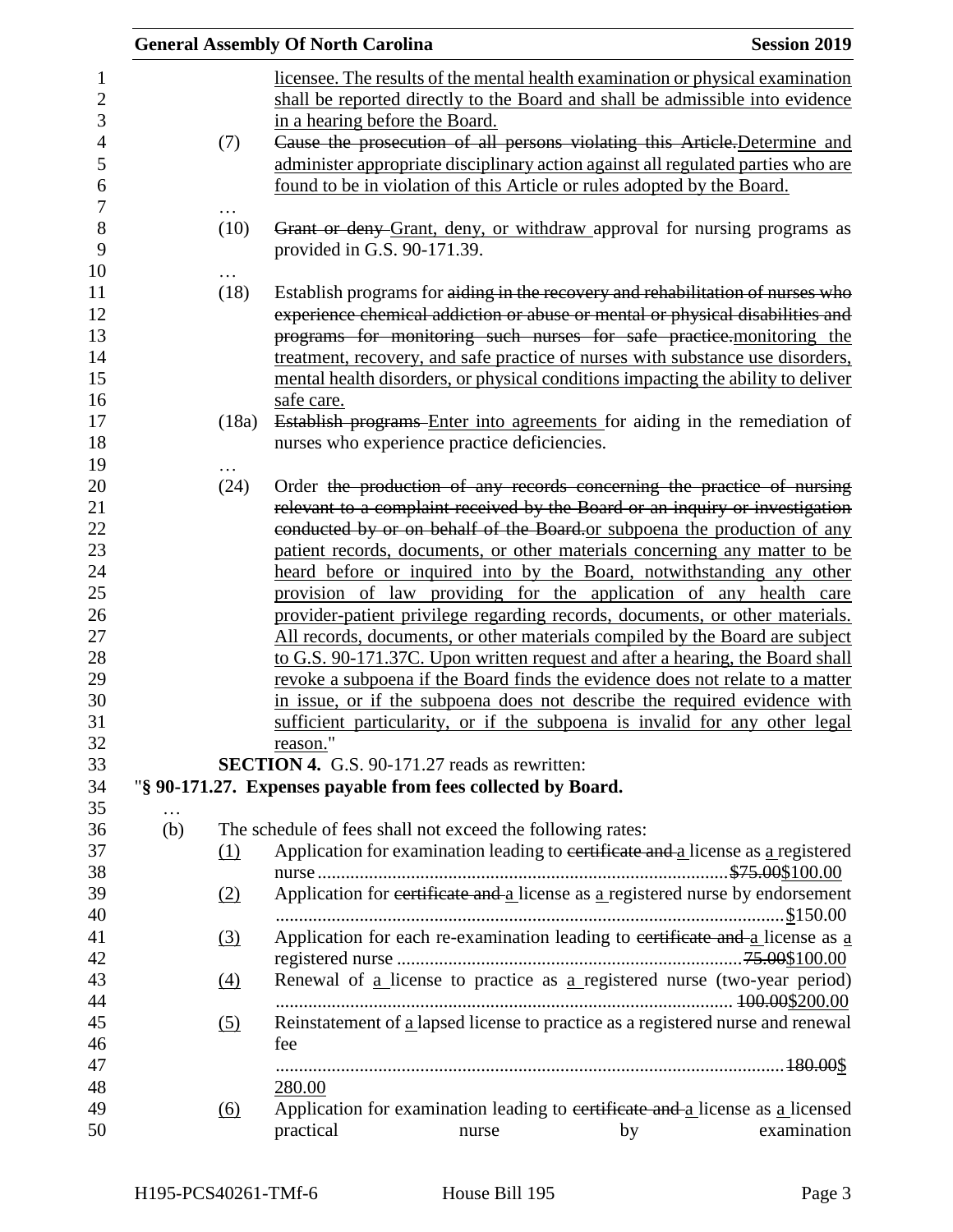|                                | <b>General Assembly Of North Carolina</b><br><b>Session 2019</b>                                                                                                                                    |
|--------------------------------|-----------------------------------------------------------------------------------------------------------------------------------------------------------------------------------------------------|
|                                |                                                                                                                                                                                                     |
|                                | 100.00                                                                                                                                                                                              |
| (7)                            | Application for certificate and $a$ license as a licensed practical nurse by                                                                                                                        |
| (8)                            | Application for each re-examination leading to certificate and a license as                                                                                                                         |
| (9)                            | Renewal of license to practice as a licensed practical nurse (two-year period)                                                                                                                      |
|                                | 200.00                                                                                                                                                                                              |
| (10)                           | Reinstatement of a lapsed license to practice as a licensed practical nurse and<br>renewal<br>fee                                                                                                   |
|                                |                                                                                                                                                                                                     |
|                                | 280.00                                                                                                                                                                                              |
| (11)                           | Application fee for a retired registered nurse status or a retired licensed                                                                                                                         |
|                                |                                                                                                                                                                                                     |
| (12)                           | Reinstatement of a retired registered nurse to practice as a registered nurse or                                                                                                                    |
|                                | a retired licensed practical nurse to practice as a licensed practical nurse                                                                                                                        |
| (13)                           | Reasonable charge for duplication services and materials.                                                                                                                                           |
|                                | A fee for an item listed in this schedule shall not increase from one year to the next by more                                                                                                      |
| than twenty percent $(20\%)$ . |                                                                                                                                                                                                     |
| $\ldots$ "                     |                                                                                                                                                                                                     |
|                                | <b>SECTION 5.</b> G.S. 90-171.33 reads as rewritten:                                                                                                                                                |
|                                | "§ 90-171.33. Temporary license.                                                                                                                                                                    |
| $\left(\mathrm{a}\right)$      | Until the implementation of the computer-adaptive licensure examination, the Board                                                                                                                  |
|                                | may issue a nonrenewable temporary license to persons who are applying for licensure under                                                                                                          |
|                                | G.S. 90-171.30, and who are scheduled for the licensure examination at the first opportunity after                                                                                                  |
|                                | graduation, for a period not to exceed the lesser of nine months or the date of applicant's                                                                                                         |
|                                | notification of the results of the licensure examination. The Board shall revoke the temporary                                                                                                      |
|                                | license of any person who does not take the examination as scheduled, or who has failed the                                                                                                         |
|                                | examination for licensure as provided by this act.                                                                                                                                                  |
| $\bigoplus$                    | Upon implementation of the computer-adaptive licensure examination, no temporary                                                                                                                    |
|                                | licenses will be issued to persons who are applying for licensure under G.S. 90-171.30.                                                                                                             |
| (c)                            | The Board may issue a nonrenewable temporary license to persons applying for                                                                                                                        |
|                                | licensure under G.S. 90-171.32 for a period not to exceed the lesser of six months or until the                                                                                                     |
|                                | Board determines whether the applicant is qualified to practice nursing in North Carolina.                                                                                                          |
|                                | Temporary licensees may perform patient-care services within limits defined by the Board. In<br>defining these limits, the Board shall consider the ability of the temporary licensee to safely and |
|                                | properly carry out patient-care services. Temporary licensees shall be held to the standard of care                                                                                                 |
| of a fully licensed nurse."    |                                                                                                                                                                                                     |
|                                | <b>SECTION 6.</b> G.S. 90-171.37 reads as rewritten:                                                                                                                                                |
| " $\S$<br>90-171.37.           | Revocation, discipline, suspension, probation, or denial of                                                                                                                                         |
|                                | licensure. Disciplinary authority.                                                                                                                                                                  |
| (a)                            | The Board may initiate an investigation upon receipt of information about any                                                                                                                       |
|                                | practice that might violate any provision of this Article or any rule or regulation promulgated by                                                                                                  |
|                                | the Board. In accordance with the provisions of Chapter 150B of the General Statutes, the Board                                                                                                     |
|                                | shall have the power and authority to: $(i)$ refuse to issue a license to practice nursing; $(ii)$ refuse                                                                                           |
|                                | to issue a certificate of renewal of a license to practice nursing; (iii) revoke or suspend a license                                                                                               |
|                                | to practice nursing; and (iv) invoke other such disciplinary measures, censure, or probative terms                                                                                                  |
|                                | against a licensee as it deems fit and proper; in any instance or instances in which the Board is                                                                                                   |
|                                | satisfied that the applicant or licensee: to take the following actions: (i) place on probation, with                                                                                               |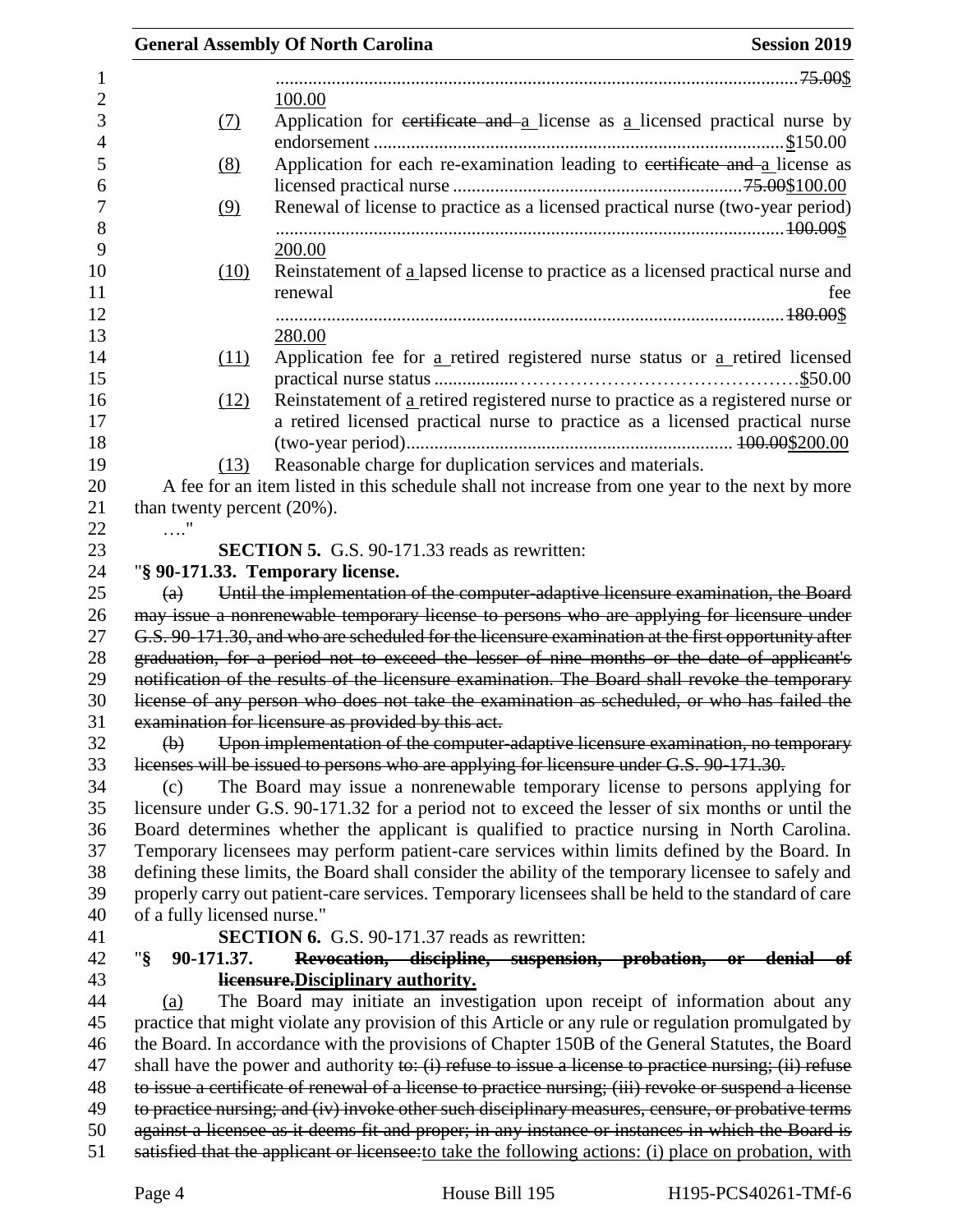## General Assembly Of North Carolina **Session 2019**

| $\mathbf 1$   |                                                                                                    |      | or without conditions; (ii) impose limitations and conditions; (iii) accept voluntary surrender of |  |  |
|---------------|----------------------------------------------------------------------------------------------------|------|----------------------------------------------------------------------------------------------------|--|--|
| $\mathbf{2}$  | a license; (iv) publicly reprimand; (v) issue public letters of concern; (vi) require satisfactory |      |                                                                                                    |  |  |
| 3             | completion of treatment programs, or remedial or educational training; (vii) deny or refuse to     |      |                                                                                                    |  |  |
| 4             |                                                                                                    |      | issue a license, deny or refuse to issue a license renewal, issue a fine, suspend a license, and   |  |  |
| $\mathfrak s$ |                                                                                                    |      | revoke a license or privilege to practice nursing in this State for any person the Board finds to  |  |  |
| 6             |                                                                                                    |      | have done any of the following:                                                                    |  |  |
| 7             |                                                                                                    | (1)  | Has given false information or has withheld material information from the                          |  |  |
| $8\,$         |                                                                                                    |      | Board in procuring or attempting to procure a license to practice nursing.                         |  |  |
| 9             |                                                                                                    | (2)  | Has been convicted of or pleaded guilty or nolo contendere to any crime which                      |  |  |
| 10            |                                                                                                    |      | indicates that the nurse is unfit or incompetent to practice nursing or that the                   |  |  |
| 11            |                                                                                                    |      | nurse has deceived or defrauded the public-a crime involving moral turpitude                       |  |  |
| 12            |                                                                                                    |      | or the violation of a law involving the practice of nursing.                                       |  |  |
| 13            |                                                                                                    | (3)  | Has a mental or physical disability or uses any drug to a degree that interferes                   |  |  |
| 14            |                                                                                                    |      | with his or her fitness to practice nursing. Is unable to practice nursing with                    |  |  |
| 15            |                                                                                                    |      | reasonable skill and safety to patients by reason of illness, excessive use of                     |  |  |
| 16            |                                                                                                    |      | alcohol, drugs, chemicals, or any other type of material, or by reason of any                      |  |  |
| 17            |                                                                                                    |      | physical or mental abnormality.                                                                    |  |  |
| 18            |                                                                                                    | (4)  | Engages in conduct that endangers the public health.                                               |  |  |
| 19            |                                                                                                    | (5)  | Is unfit or incompetent to practice nursing by reason of deliberate or negligent                   |  |  |
| 20            |                                                                                                    |      | acts or omissions regardless of whether actual injury to the patient is                            |  |  |
| 21            |                                                                                                    |      | established.                                                                                       |  |  |
| 22            |                                                                                                    | (6)  | Engages in conduct that deceives, defrauds, or harms the public in the course                      |  |  |
| 23            |                                                                                                    |      | of professional activities or services.                                                            |  |  |
| 24            |                                                                                                    | (6a) | Commits acts of moral turpitude.                                                                   |  |  |
| 25            |                                                                                                    | (6b) | Engages in unprofessional conduct that is nonconforming to the standards of                        |  |  |
| 26            |                                                                                                    |      | acceptable and prevailing nursing practice or the ethics of the nursing                            |  |  |
| 27            |                                                                                                    |      | profession, even if a patient is not injured.                                                      |  |  |
| 28            |                                                                                                    | (6c) | Commits acts of dishonesty, injustice, or immorality in the course of the                          |  |  |
| 29            |                                                                                                    |      | licensee's practice or otherwise, including acts outside of this State.                            |  |  |
| 30            |                                                                                                    | (6d) | Has had a license or privilege to practice nursing denied, revoked, suspended,                     |  |  |
| 31            |                                                                                                    |      | restricted, or acted against by any jurisdiction. For purposes of this                             |  |  |
| 32            |                                                                                                    |      | subdivision, the licensing authority's acceptance of a license to practice                         |  |  |
| 33            |                                                                                                    |      | nursing that is voluntarily relinquished by a nurse, by stipulation, consent                       |  |  |
| 34            |                                                                                                    |      | order, or other settlement in response to or in anticipation of the filing of                      |  |  |
| 35            |                                                                                                    |      | administrative charges against the nurse's license, is an action against a license                 |  |  |
| 36            |                                                                                                    |      | to practice nursing. The Board is empowered and authorized to take action                          |  |  |
| 37            |                                                                                                    |      | based on the factual findings of the licensing authority that took action.                         |  |  |
| 38            |                                                                                                    | (6e) | Fails to respond to the Board's inquiries in a reasonable manner or time                           |  |  |
| 39            |                                                                                                    |      | regarding any matter affecting the license to practice nursing.                                    |  |  |
| 40            |                                                                                                    | (7)  | Has violated any provision of this Article. Article or any provision of the rules                  |  |  |
| 41            |                                                                                                    |      | adopted by the Board under this Article.                                                           |  |  |
| 42            |                                                                                                    | (8)  | Has willfully violated any rules enacted by the Board.                                             |  |  |
| $\Lambda$     |                                                                                                    |      | $\lambda = 1$ and $\lambda = 1$ and $\lambda = 1$ and $\lambda = 1$                                |  |  |

 (b) The Board may take any of the actions specified above in this section when a registered nurse approved to perform medical acts has violated rules governing the performance of medical acts by a registered nurse; provided this shall not interfere with the authority of the North Carolina Medical Board to enforce rules and regulations governing the performance of medical acts by a registered nurse.

 (c) The Board may reinstate a revoked license, revoke censure or probative terms, probation, or remove other licensure restrictions when it finds that the reasons for revocation, censure or probative terms, probation, or other licensure restrictions no longer exist and that the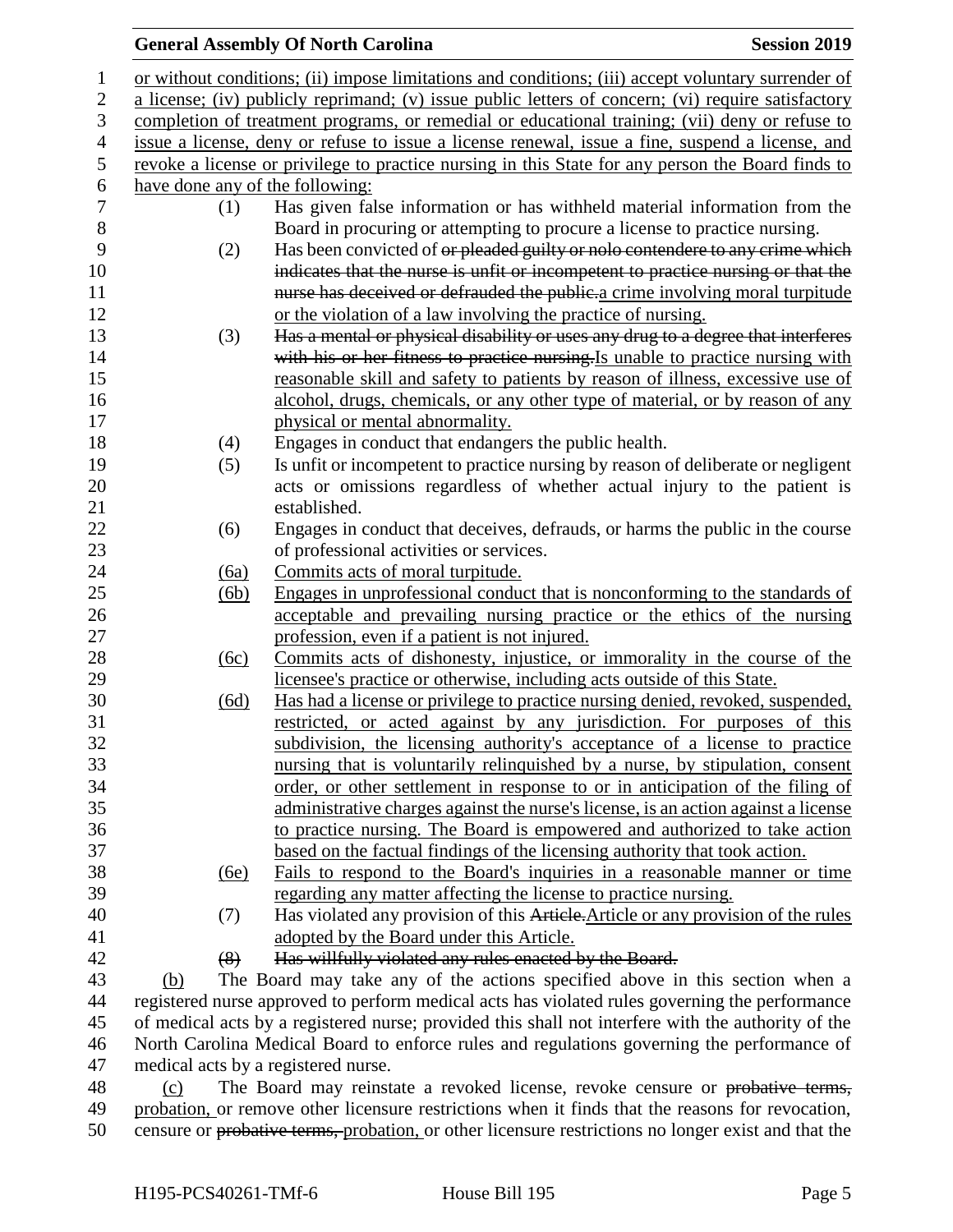| <b>General Assembly Of North Carolina</b>                                                             | <b>Session 2019</b> |
|-------------------------------------------------------------------------------------------------------|---------------------|
| nurse or applicant-licensee or applicant for a license can reasonably be expected to safely and       |                     |
| properly practice nursing.                                                                            |                     |
| The Board retains jurisdiction over an expired, inactive, or voluntarily surrendered<br>(d)           |                     |
| license. The Board's jurisdiction over the licensee extends for all matters, known or unknown to      |                     |
| the Board, at the time of the expiration, inactivation, or surrender of the license.                  |                     |
| The Board, members of the Board, and staff shall not be held liable in any civil or<br>(e)            |                     |
| criminal proceeding for exercising the powers and duties authorized by law provided the person        |                     |
| was acting in good faith."                                                                            |                     |
| <b>SECTION 7.</b> G.S. 90-171.37A reads as rewritten:                                                 |                     |
| "§ 90-171.37A. Use of hearing committee and depositions.                                              |                     |
| The Board, in its discretion, may designate in writing three or more of its members to<br>(a)         |                     |
| conduct hearings as a hearing committee to take-receive evidence. A majority of the hearing           |                     |
| committee shall be licensed nurses.                                                                   |                     |
| Evidence and testimony may be presented at hearings before the Board or a hearing<br>(b)              |                     |
| committee in the form of depositions before any person authorized to administer oaths in              |                     |
| accordance with the procedure for the taking of depositions in civil actions in the superior court.   |                     |
| At the discretion of the Board, witness testimony may be received by telephone or                     |                     |
| videoconferencing at a hearing.                                                                       |                     |
|                                                                                                       |                     |
| <b>SECTION 8.</b> Article 9A of Chapter 90 of the General Statutes is amended by adding               |                     |
| new sections to read:                                                                                 |                     |
| "§ 90-171.37B. Appeal from Board's disciplinary action of licensee.                                   |                     |
| A licensee may appeal a public disciplinary action made by the Board under<br>(a)                     |                     |
| G.S. 90-171.37(a). A licensee may appeal any public disciplinary action made by the Board to          |                     |
| the superior court located in the county where the licensee resides or where the Board is located     |                     |
| by filing written notice of appeal within 30 days after receipt of the Board's decision. A licensee   |                     |
| must state all exceptions to the Board's decision in the licensee's written notice of appeal and      |                     |
| properly identify the general court of justice where the licensee intends the appeal to be heard.     |                     |
| Within 30 days of receiving a licensee's written notice of appeal, the Board shall<br>(b)             |                     |
| prepare, certify, and file the record, charges, notice of hearing, transcript of testimony, documents |                     |
| and written evidence produced at the hearing, the Board's decision, and a licensee's notice of        |                     |
| appeal with the clerk of superior court in the county where the licensee appealed the Board's         |                     |
| decision.                                                                                             |                     |
| "§ 90-171.37C. Board to keep public records.                                                          |                     |
| All records, papers, investigative information, and other documents containing<br>(a)                 |                     |
| information that the Board, its members, or its employees possess, gathered, or received as a         |                     |
| result of investigations, inquiries, assessments, or interviews conducted in connection with a        |                     |
| licensing complaint, appeal, assessment, potential impairment matter, or disciplinary matter shall    |                     |
| not be considered public records under Chapter 132 of the General Statutes, and are privileged,       |                     |
| confidential, not subject to discovery, subpoena, or any means of legal compulsion for release to     |                     |
| anyone other than the Board, its employees, or consultants involved in the application for license,   |                     |
| impairment assessment, or discipline of a licensee, except as provided in subsection (b) of this      |                     |
| section. For the purposes of this section, "investigative information" means investigative files      |                     |
|                                                                                                       |                     |
| and reports, information relating to the identity and report of a physician or other professional     |                     |
| performing an expert review for the Board, and any of the Board's deposition transcripts related      |                     |
| to a hearing not admitted into evidence.                                                              |                     |
| The Board shall provide the licensee or applicant for a license access to all<br>(b)                  |                     |
| information in its possession that the Board intends to offer into evidence at the licensee's or      |                     |
| applicant's hearing, unless good cause is shown for delay. This information shall be subject to       |                     |
| any privilege or restriction set forth by rule, statute, or legal precedent and must be requested in  |                     |
| writing from the licensee or applicant who is the subject of the complaint or investigation. The      |                     |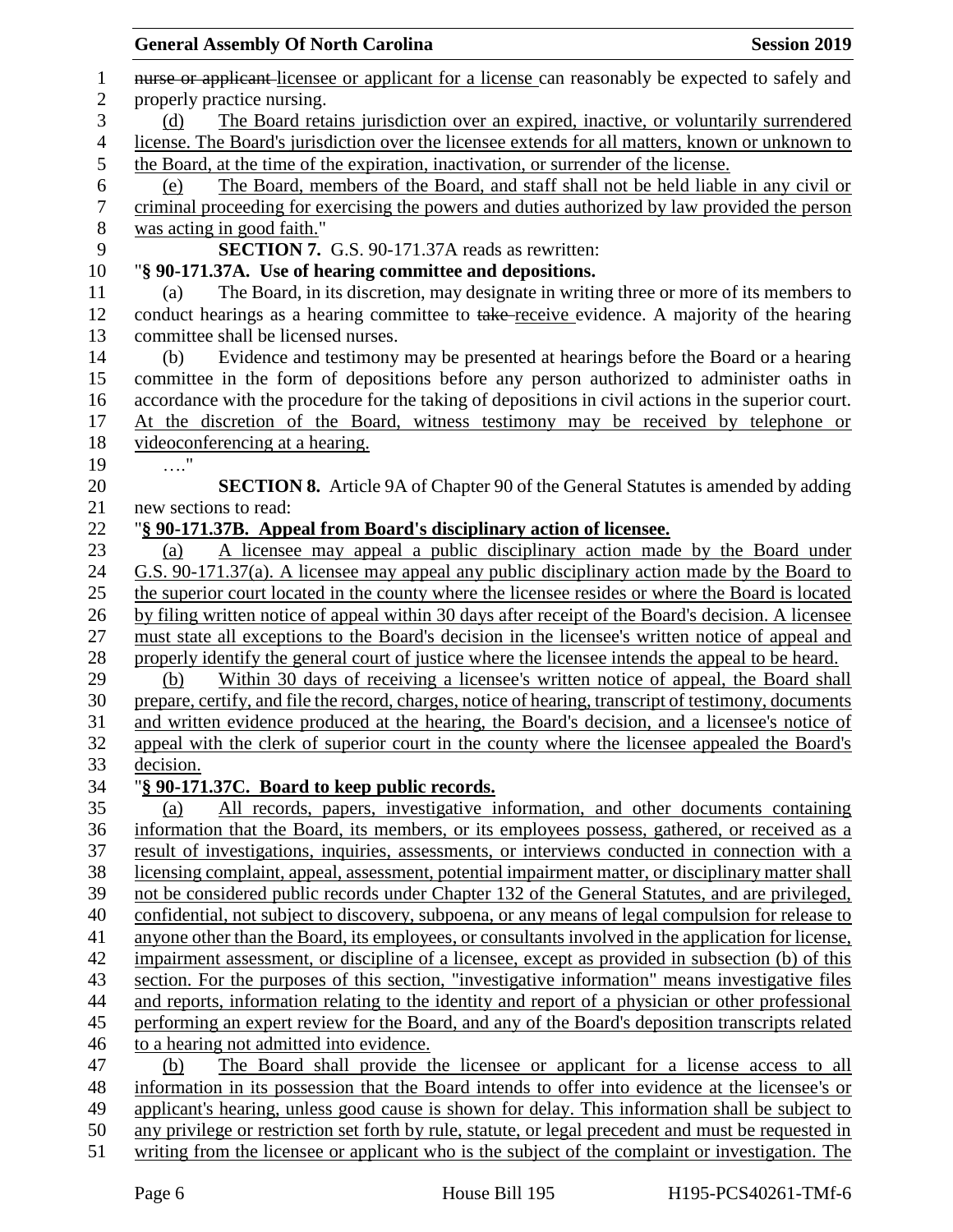| <b>Session 2019</b><br><b>General Assembly Of North Carolina</b>                                     |  |
|------------------------------------------------------------------------------------------------------|--|
| Board shall not be required to produce (i) information subject to attorney-client privilege or (ii)  |  |
| investigative information that the Board will not offer into evidence, and is related to advice,     |  |
| opinions, or recommendations of the Board's staff, consultants, or agents.                           |  |
| Any licensee's notice of statement of charges, notice of hearing, and all information<br>(c)         |  |
| contained in those documents shall be public records under Chapter 132 of the General Statutes.      |  |
| If the Board, its employees, or its agents possess investigative information indicating<br>(d)       |  |
| a crime may have been committed, the Board may report the information to the appropriate law         |  |
| enforcement agency or district attorney of the district in which the offense was committed. The      |  |
| Board shall cooperate with and assist any law enforcement agency or district attorney conducting     |  |
| a criminal investigation or prosecution of a licensee by providing relevant information. This        |  |
| information shall be confidential under G.S. 132-1.4 and shall remain confidential after             |  |
| disclosure to a law enforcement agency or district attorney.                                         |  |
| All licensees shall self-report to the Board any of the following within 30 days of their<br>(e)     |  |
| arrest or indictment:                                                                                |  |
| Any felony arrest or indictment.<br>(1)                                                              |  |
| Any arrest for driving while impaired or driving under the influence.<br>(2)                         |  |
| (3)<br>Any arrest or indictment for the possession, use, or sale of any controlled                   |  |
| substance.                                                                                           |  |
| The Board, its members, or its staff may release confidential information concerning<br>(f)          |  |
| the denial, annulment, suspension, or revocation of a license to any other health care licensing     |  |
| board in this State, other state, or country, or authorized Department of Health and Human           |  |
| Services personnel who are charged with the enforcement or investigative responsibilities of         |  |
| licensure.                                                                                           |  |
| If the Board releases this confidential information, the Board shall notify and provide a            |  |
| summary of the information to the licensee within 60 days after the information is transmitted.      |  |
| The licensee may make a written request that the Board provide the licensee a copy of all            |  |
| information transmitted within 30 days of receiving notice of the initial transmittance. The Board   |  |
| shall not provide the information if the information relates to an ongoing criminal investigation    |  |
| by any law enforcement agency or authorized Department of Health and Human Services                  |  |
| personnel with enforcement or investigative responsibilities.                                        |  |
| Notwithstanding the provisions of G.S. 90-171.37C, the Board shall withhold the<br>(g)               |  |
| identity of a patient, including information relating to dates and places of treatment, or any other |  |
| information that would tend to identify the patient, in any proceeding, record of a hearing, and in  |  |
| the notice of charges against any licensee, unless the patient or the patient's representative       |  |
| expressly consents to the public disclosure.                                                         |  |
| "§ 90-171.37D. Service of notices.                                                                   |  |
| Any notice required by this Article may be served either personally by an employee<br>(a)            |  |
| of the Board or by an officer authorized by law to serve process, or by registered or certified      |  |
| mail, return requested, directed to the licensee or applicant at his or her last known address as    |  |
| shown by the records of the Board. If notice is served personally, it shall be deemed to have been   |  |
| served at the time when the officer or employee of the Board delivers the notice to the person       |  |
| addressed or delivers the notice at the licensee's or applicant's last known address as shown by     |  |
| records of the Board with a person of suitable age and discretion then residing therein. Where       |  |
| notice is served in a manner authorized by Rule 4(j) of the North Carolina Rules of Civil            |  |
| Procedure, it shall be deemed to have been served on the date borne by the return receipt showing    |  |
| delivery of the notice to the licensee's or applicant's last known address as shown by the records   |  |
| of the Board, regardless of whether the notice was actually received or whether the notice was       |  |
| unclaimed or undeliverable for any reason."<br><b>SECTION 9.</b> G.S. 90-171.39 reads as rewritten:  |  |
| "§ 90-171.39. Approval.                                                                              |  |
|                                                                                                      |  |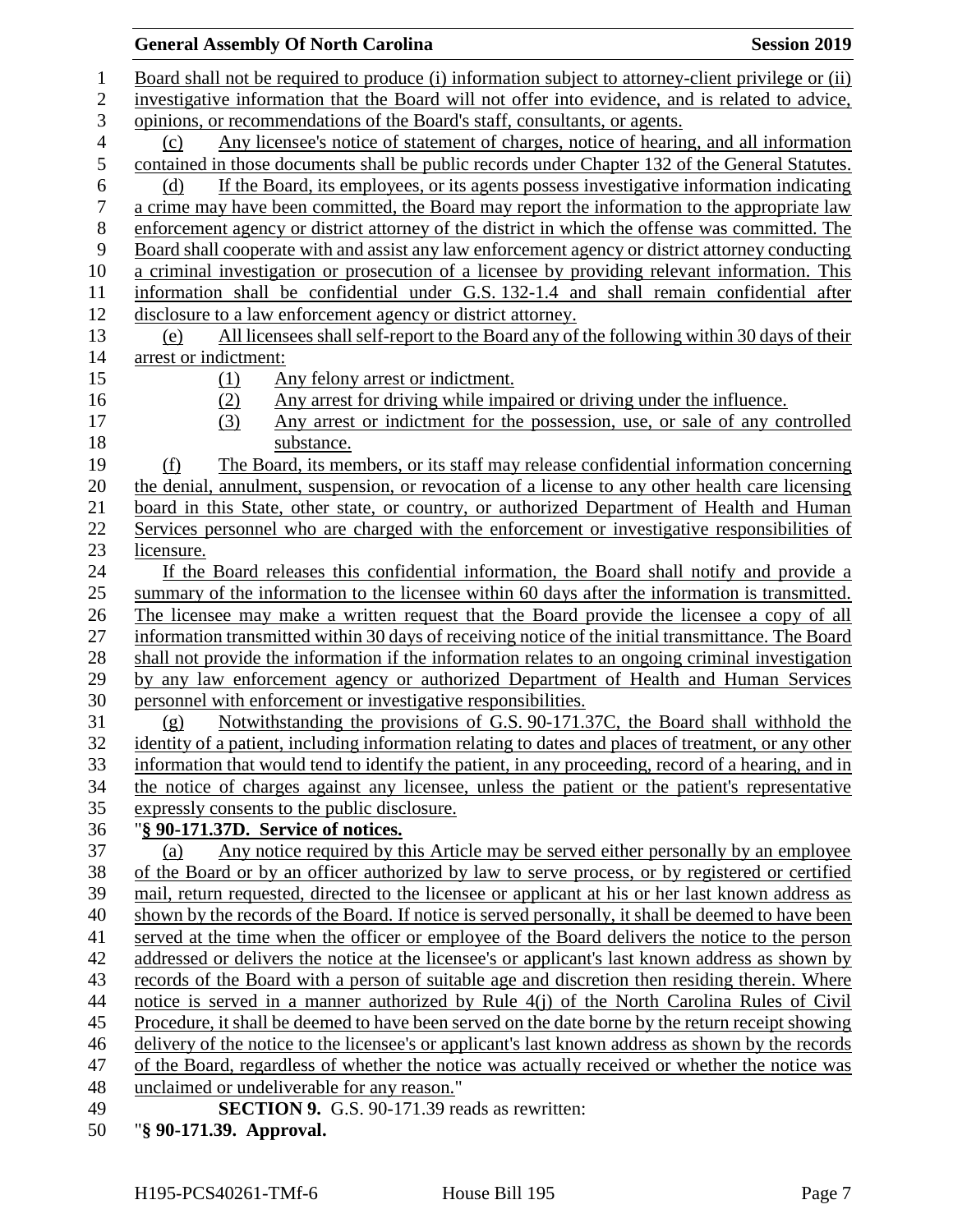|                               | <b>General Assembly Of North Carolina</b>                                                                                                                                                          | <b>Session 2019</b> |
|-------------------------------|----------------------------------------------------------------------------------------------------------------------------------------------------------------------------------------------------|---------------------|
|                               | The Board shall designate persons to survey proposed nursing programs, including the                                                                                                               |                     |
|                               | elinical facilities. programs. The persons designated by the Board shall submit a written report                                                                                                   |                     |
|                               | of the survey to the Board. If in the opinion of the Board the standards for approved nursing                                                                                                      |                     |
|                               | education are met, the program shall be given approval."                                                                                                                                           |                     |
|                               | <b>SECTION 10.</b> G.S. 90-171.40 reads as rewritten:                                                                                                                                              |                     |
|                               | "§ 90-171.40. Ongoing approval.                                                                                                                                                                    |                     |
|                               | The Board shall review all nursing programs in the State at least every eight 10 years or more                                                                                                     |                     |
|                               | often as considered necessary. If the Board determines that any approved nursing program does                                                                                                      |                     |
|                               | not meet or maintain the standards required by the Board, the Board shall give written notice                                                                                                      |                     |
|                               | specifying the deficiencies to the institution responsible for the program. The Board shall                                                                                                        |                     |
|                               | withdraw approval from evaluate and take appropriate action, including withdrawing approval,<br>for a program that fails to correct deficiencies within a reasonable time. The Board shall publish |                     |
|                               | annually a list of nursing programs in this State showing their approval status."                                                                                                                  |                     |
|                               | <b>SECTION 11.</b> G.S. 90-171.43 reads as rewritten:                                                                                                                                              |                     |
|                               | "§ 90-171.43. License required.                                                                                                                                                                    |                     |
| (a)                           | No person shall practice or offer to practice as a registered nurse or licensed practical                                                                                                          |                     |
|                               | nurse, or use the word "nurse" as a title for herself or himself, or use an abbreviation to indicate                                                                                               |                     |
|                               | that the person is a registered nurse or licensed practical nurse, unless the person is currently                                                                                                  |                     |
|                               | licensed as a registered nurse or licensed practical nurse as provided by this Article. If the word                                                                                                |                     |
|                               | "nurse" is part of a longer title, such as "nurse's aide", a person who is entitled to use that title                                                                                              |                     |
|                               | shall use the entire title and may not abbreviate the title to "nurse". This Article shall not,                                                                                                    |                     |
|                               | however, be construed to prohibit or limit the following:                                                                                                                                          |                     |
| (1)                           | The performance by any person of any act for which that person holds a                                                                                                                             |                     |
|                               | license issued pursuant to North Carolina law;                                                                                                                                                     |                     |
| (2)                           | The clinical practice by students enrolled in approved nursing programs,                                                                                                                           |                     |
|                               | continuing education programs, or refresher courses under the supervision of                                                                                                                       |                     |
|                               | qualified faculty;                                                                                                                                                                                 |                     |
| (3)                           | The performance of nursing performed by persons who hold a temporary                                                                                                                               |                     |
|                               | license issued pursuant to G.S. 90-171.33;                                                                                                                                                         |                     |
| (4)                           | The delegation to any person, including a member of the patient's family, by                                                                                                                       |                     |
|                               | a physician licensed to practice medicine in North Carolina, a licensed dentist                                                                                                                    |                     |
|                               | or registered nurse of those patient-care services which are routine, repetitive,                                                                                                                  |                     |
|                               | limited in scope that do not require the professional judgment of a registered                                                                                                                     |                     |
| (5)                           | nurse or licensed practical nurse;<br>Assistance by any person in the case of emergency.                                                                                                           |                     |
|                               | Any person permitted to practice nursing without a license as provided in subdivision (2) or                                                                                                       |                     |
|                               | (3) of this section shall be held to the same standard of care as any licensed nurse.                                                                                                              |                     |
| (b)                           | The Board shall have the authority to promulgate rules to enforce the provisions of                                                                                                                |                     |
| this section."                |                                                                                                                                                                                                    |                     |
|                               | <b>SECTION 12.</b> Article 9A of Chapter 90 of the General Statutes is amended by                                                                                                                  |                     |
| adding a new section to read: |                                                                                                                                                                                                    |                     |
|                               | "§ 90-171.49. Disasters and emergencies.                                                                                                                                                           |                     |
|                               | If the Governor declares a state of emergency or a county or municipality enacts ordinances                                                                                                        |                     |
|                               | under G.S. 153A-121, 160A-174, 166A-19.31, or Article 22 of Chapter 130A of the General                                                                                                            |                     |
|                               | Statutes, the Board may waive the requirements of this Article to allow emergency health services                                                                                                  |                     |
| to the public."               |                                                                                                                                                                                                    |                     |
|                               | <b>SECTION 13.</b> G.S. 90-171.47 reads as rewritten:                                                                                                                                              |                     |
|                               | "§ 90-171.47. Reports: immunity from suit.                                                                                                                                                         |                     |
|                               | Any person who has reasonable cause to suspect misconduct or incapacity of a licensee or                                                                                                           |                     |
|                               | who has reasonable cause to suspect that any person is in violation of this Article, including those                                                                                               |                     |
|                               | actions specified in G.S. 90-171.37(1) through (8), G.S. 90-171.37, G.S. 90-171.43, and                                                                                                            |                     |